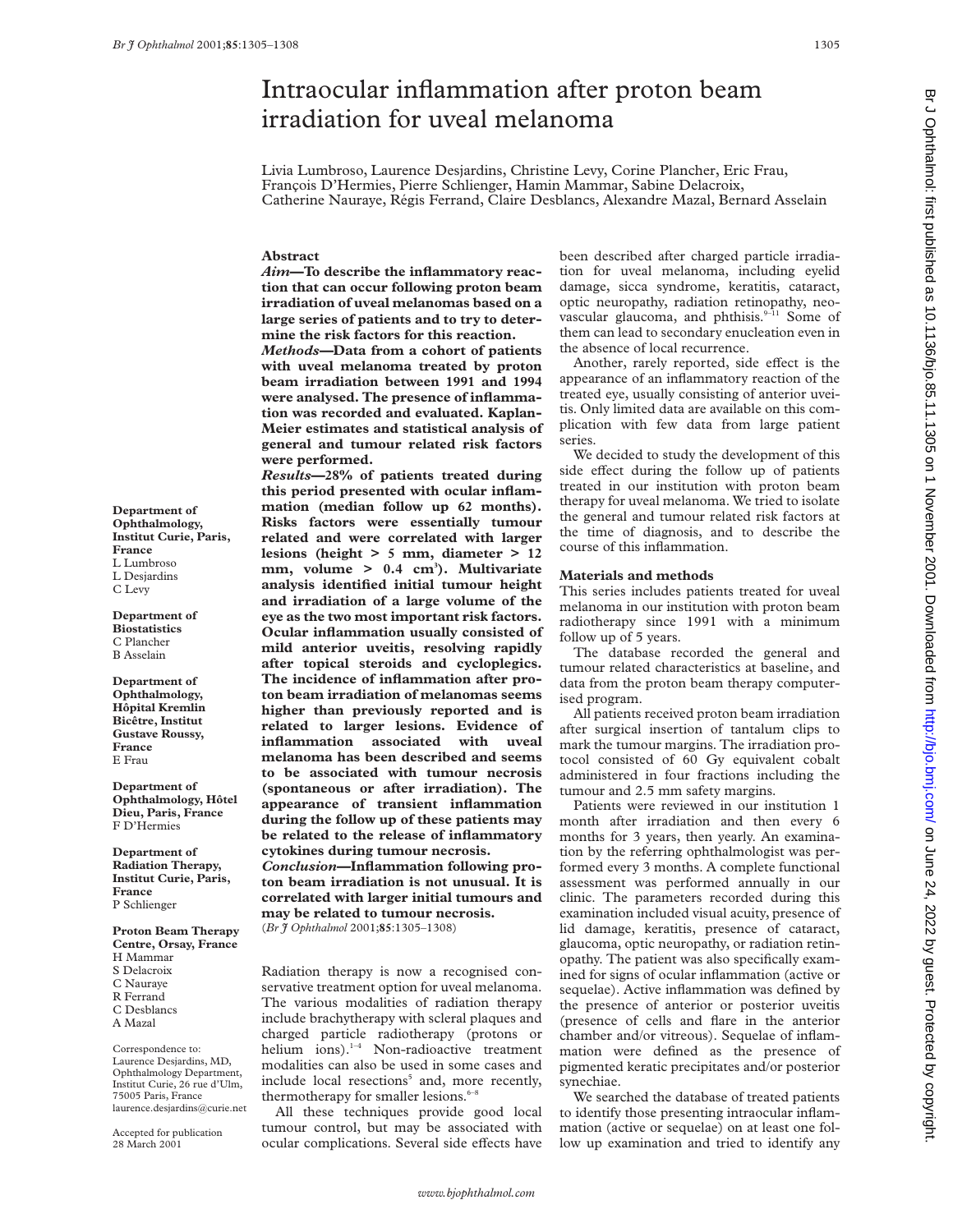

*Figure 1 Kaplan-Meier curve for the development of inflammation after proton beam irradiation.*

risk factors: general and tumour related characteristics (tumour diameter, height, volume, site) as well as irradiation parameters and the doses received by the various ocular structures. We used Kaplan-Meier estimates to study the incidence of ocular inflammation at each follow up assessment.

The effect of each individual clinical variable on the incidence of ocular inflammation was then analysed by univariate analysis and variables presenting a statistically significant correlation were then submitted to multivariate analysis with the Cox model.

*Table 1 Tumour related risk factors*

| Variable                        | No  | No  | Yes | p Value  | RR   |
|---------------------------------|-----|-----|-----|----------|------|
| Right eye                       | 227 | 158 | 69  | NS       | 1.4  |
| Left eve                        | 208 | 161 | 47  |          | 1    |
| Tumour site                     |     |     |     |          |      |
| Anterior                        | 33  | 19  | 14  | < 0.0001 | 3.1  |
| Involving equator               | 186 | 117 | 69  |          | 3.01 |
| Posterior                       | 215 | 182 | 33  |          | 1    |
| Tumour site (posterior)         |     |     |     |          |      |
| No                              | 220 | 137 | 83  | < 0.0001 | 3.01 |
| Yes                             | 215 | 182 | 33  |          | 1    |
| Tumour diameter                 |     |     |     |          |      |
| $\leqslant$ 12 mm               | 247 | 210 | 37  | < 0.0001 | 1    |
| $>12$ mm                        | 188 | 109 | 79  |          | 3.7  |
| Tumour height                   |     |     |     |          |      |
| $\leqslant 5$ mm                | 229 | 207 | 22  | < 0.0001 | 1    |
| $>5$ mm                         | 206 | 112 | 94  |          | 6.2  |
| Tumour volume                   |     |     |     |          |      |
| $\leqslant 0.4$ cm <sup>3</sup> | 233 | 212 | 21  | < 0.0001 | 1    |
| $0.4 - 1.00$ cm <sup>3</sup>    | 115 | 67  | 48  |          | 5.8  |
| $>1$ cm <sup>3</sup>            | 86  | 39  | 47  |          | 10.2 |
| Retinal detachment              |     |     |     |          |      |
| No                              | 333 | 260 | 73  | < 0.0001 | 1    |
| Yes                             | 102 | 59  | 43  |          | 2.2  |

| Table 2 Dose related risk factors (20% of the total dose |  |  |  |
|----------------------------------------------------------|--|--|--|
|----------------------------------------------------------|--|--|--|

| Variable                 | No  | No  | Yes | p Value  | RR   |
|--------------------------|-----|-----|-----|----------|------|
| % of retina              |     |     |     |          |      |
| $\leq 35\%$              | 262 | 216 | 46  | < 0.0001 | 1    |
| >35%                     | 172 | 102 | 70  |          | 2.9  |
| Volume of eye            |     |     |     |          |      |
| $\leq 3$ cm <sup>3</sup> | 245 | 221 | 24  | < 0.0001 | 1    |
| $>3$ cm <sup>3</sup>     | 189 | 97  | 92  |          | 7.09 |
| % of ciliary body        |     |     |     |          |      |
| $\leq 40\%$              | 250 | 222 | 28  | < 0.0001 | 1    |
| >40%                     | 184 | 96  | 88  |          | 6.2  |
| % of optic disc          |     |     |     |          |      |
| $\leq 40\%$              | 261 | 190 | 71  | NS       | 1.08 |
| >40%                     | 173 | 128 | 45  |          | 1    |
| % of macula              |     |     |     |          |      |
| $\leq 50\%$              | 222 | 150 | 72  | 0.0007   | 1.6  |
| $> 50\%$                 | 212 | 168 | 44  |          | 1    |
| Length of optic          |     |     |     |          |      |
| nerve                    |     |     |     |          |      |
| $\leq 1$ mm              | 282 | 209 | 73  | NS.      | 1    |
| $>1$ mm                  | 152 | 109 | 43  |          | 1.05 |
|                          |     |     |     |          |      |

The patients' clinical charts were reviewed to retrospectively analyse the clinical features of active ocular inflammation.

## **Results**

For the study period (September 1991 to December 1994), 480 eyes of 480 patients were treated by proton beam therapy (median follow up 62 months). The tumour was situated posterior to the equator in 46.5% of cases, touched the equator in 45.8% of cases, and was anterior to the equator in 7.5% of cases. Data were not available for one patient. Retinal detachment was present in 26.2% of cases. The ciliary body was involved in 4.8% of tumours.

The mean tumour diameter was 12.6 mm with a median of 12 mm (range 3–24 mm). The mean tumour height, measured by ultrasound, was 6 mm (median 5.2 mm; range 1.2– 14 mm).The mean tumour volume was 0.64 cm <sup>3</sup> (median 0.4 cm 3 ; range 0.10–3.67 cm<sup>3</sup>).

Local control of the tumour was achieved in 96% of cases during the follow up period. Secondary enucleation was required for 12% of treated eyes. Metastatic disease was observed in 24.2% of patients.

We examined cases of inflammation recorded at each follow up visit comprising functional assessment. Functional assessment data were available for 435 patients of the study population. Twenty four patients died, 14 were enucleated, and seven were lost to follow up. The incidence of inflammation during follow up is shown on the Kaplan-Meier curve (Fig 1). Thirteen per cent of treated eyes presented an episode of inflammation at 2 years and 28% at 5 years.

Univariate analysis was then performed to identify risk factors for the development of inflammation. General risk factors (age at diagnosis, sex, and side) were not significantly correlated with the development of inflammation. Tumour characteristics were all highly significant (Table 1). Tumours situated anteriorly to the equator or involving the equator presented a higher risk than posterior tumours. The volume of the eye receiving a dose of at least 20 Gy and irradiation of a high percentage of the ciliary body were also highly significant. Irradiation therapy data and the doses of irradiation delivered to ocular structures were also highly significant (Table 2).

The major risk factors identified by Cox multivariate analysis were essentially the initial tumour height and the volume of the eye irradiated.

Seven per cent of eyes developed neovascular glaucoma associated with the inflammatory reaction of the anterior segment, but none of the patients with inflammation alone required secondary enucleation. During the same period 43 (9.9%) patients presented with neovascular glaucoma.

# CLINICAL FEATURES OF OCULAR INFLAMMATION

We then retrospectively analysed the charts of the 16 patients seen in our institution with active inflammation. All patients presented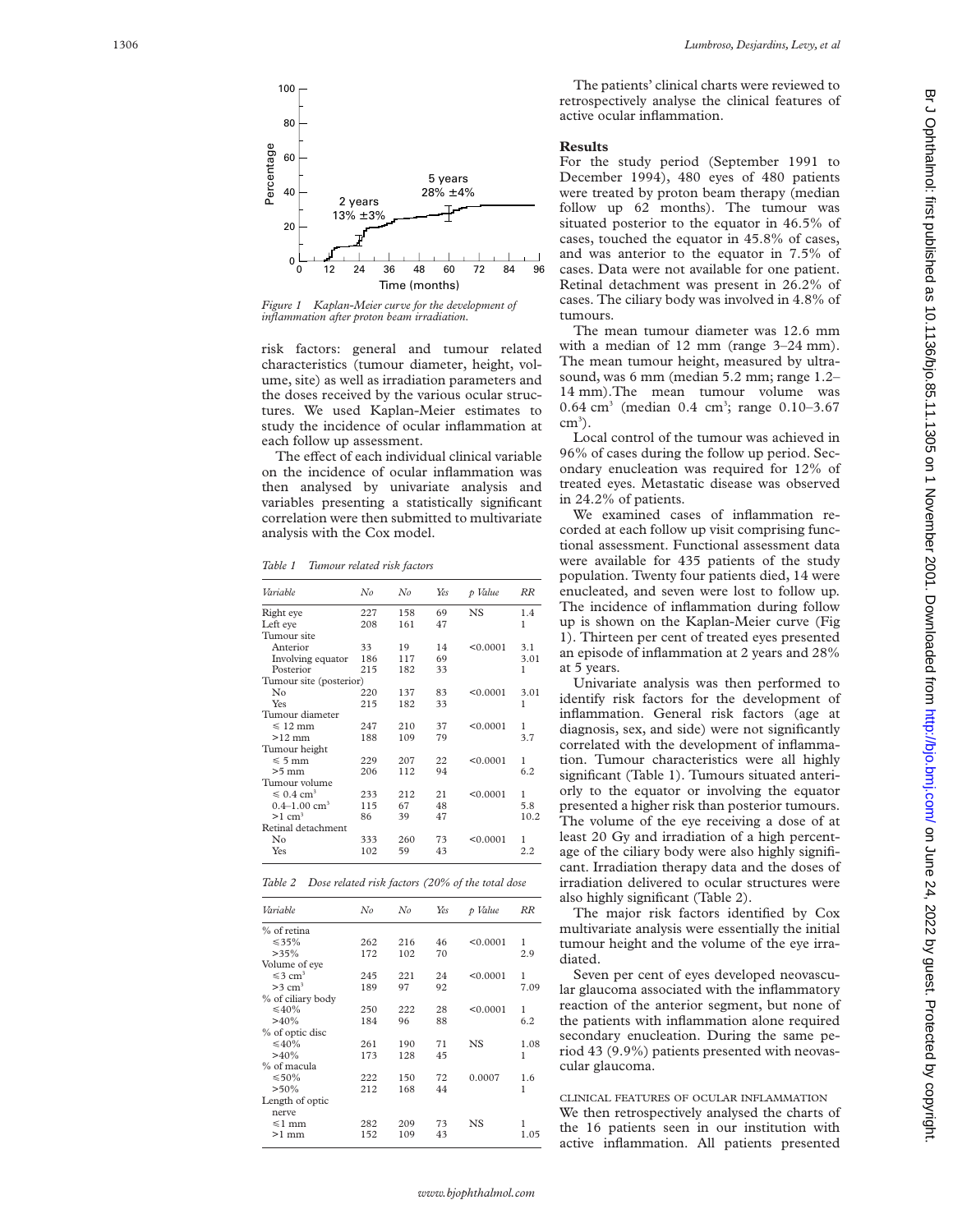mild anterior uveitis with flare ++ and cells ++. Posterior synechiae were present in all cases. Intraocular pressure was raised in four patients. A mild anterior vitreous inflammatory reaction (cells  $+$  or  $++$ ) was observed in three patients. One half of these patients were asymptomatic (no ocular complaints) and ocular inflammation was only discovered at the routine follow up examination.

Treatment modalities included topical dexamethasone and a cycloplegic for all patients. Some patients required treatment for raised intraocular pressure. A good response of the anterior chamber inflammatory reaction to treatment was observed within a few days for all cases, often leaving posterior synechiae.

#### **Discussion**

Ocular inflammation was present in 28% of treated eyes. The incidence curve shows a certain lag between treatment and the onset of inflammatory signs. Inflammation can occur up to 5 years after proton beam therapy. This result differs from other published results on charged particle irradiation and their side effects, in which inflammation is only rarely described, if at all.<sup>24</sup> Our results appear to indicate that this side effect is not an uncommon feature during follow up of these patients. It is noteworthy that, in our cohort, inflammation was often not diagnosed during the active phase, but only at the stage of sequelae. This could be due to the fact that the patient generally experiences very little discomfort and rarely reports any complaints during the active phase. The clinical features consist of mild anterior uveitis that responds well to local treatment. All these characteristics suggest that intraocular inflammation is rarely a major problem in the follow up of melanoma patients, especially compared with the metastatic potential of the disease or with more serious ocular complications, such as neovascular glaucoma.

Risk factors are tumour dependent, as described for other complications associated with charged particle irradiation—cataract and neovascular glaucoma.9 11 The development of intraocular inflammation is correlated with larger lesions and irradiation of a larger volume of the eye.

Ocular inflammation and choroidal melanoma constitute a not uncommon association.

Evidence of subclinical inflammation and an increase of flare in the anterior chamber of untreated eyes with choroidal melanoma has been demonstrated by laser photometry measurements.<sup>12 13</sup> The presence of flare is correlated with the size of the tumour and is higher in larger lesions.<sup>13</sup> Clinical inflammation with anterior uveitis may be a rare presenting sign of untreated melanoma and is mainly associated with necrotic tumour.<sup>14</sup> It can rarely be the only symptom in eyes with a small tumour that is difficult to evaluate, involving the ciliary body, for example.<sup>15</sup>

Reports of inflammatory reactions following proton beam irradiation are scarce.<sup>16 17</sup> They describe an inflammatory reaction essentially

involving the anterior chamber and anterior vitreous, as observed in our patients. Intraocular pressure can also be elevated.<sup>18</sup> In one case, vitreous opacities and cystoid macular oedema were also associated.<sup>17</sup> Large published series of patients treated by proton beam or helium ions have not reported any major inflammatory reactions.<sup>2-4 19 20</sup> One study<sup>19</sup> described the presence of cystoid macular oedema in the absence of radiation maculopathy, which was tentatively explained by the presence of an inflammatory reaction. The pathophysiology of the process is unclear and may involve a number of different mechanisms.

A direct radiotherapy induced lesion of the ciliary body could account for the development of inflammation, but this factor was not identified by multivariate analysis. Direct tumour involvement of the ciliary body also does not appear to be necessary as the ciliary body was not invaded by the tumour in the majority of our patients. Inflammation appears to be related to irradiation of a large percentage of the eye. This correlation with irradiation has also been described for the development of cataract and neovascular glaucoma.<sup>9</sup>

Inflammatory reactions have been rarely reported after treatment, and they are rarely correlated with histology, as they exceptionally lead to enucleation in the absence of another complication. In enucleated eyes, evidence of inflammation is usually described close to the tumour and an exceptional case of sympathetic ophthalmia has been described.<sup>14</sup>

The histology of three previously treated eyes showed a marked inflammatory reaction mainly composed of lymphocytes in the pars plana and choroid at the tumour site, but also in tumour free areas in one case.<sup>16</sup>

A comparison between treated and nontreated melanomas $21$  showed histological signs of inflammation associated with tumour necrosis as well as vessel damage in the treated eyes.

Tumour irradiation leads to necrosis and histological inflammatory reactions have been described in association with tumour necrosis. Spontaneous necrosis of a melanoma is often associated with an intense inflammatory reaction and anterior uveitis.<sup>14</sup> It is possible that the inflammatory reaction present in all necrotic lesions may sometimes become clinically apparent, accounting for the appearance of ocular signs in patients with the largest lesions. Another argument suggesting that tumour necrosis is responsible for the appearance of intraocular inflammation is the lag time of 12 months after treatment. The regression patterns of melanomas after proton beam<sup>22</sup> show that regression occurs after the first months (median 12 months). This response appears to be parallel with the appearance of inflammation seen in our patient cohort. Breakdown of the aqueous barrier induced by vessel damage, as observed in anterior segment ischaemia, is another possible explanation.

Ocular inflammation is frequent after proton beam treatment of choroidal melanoma. It usually has a favourable clinical course and this characteristic could possibly account for the limited description of this reaction in larger